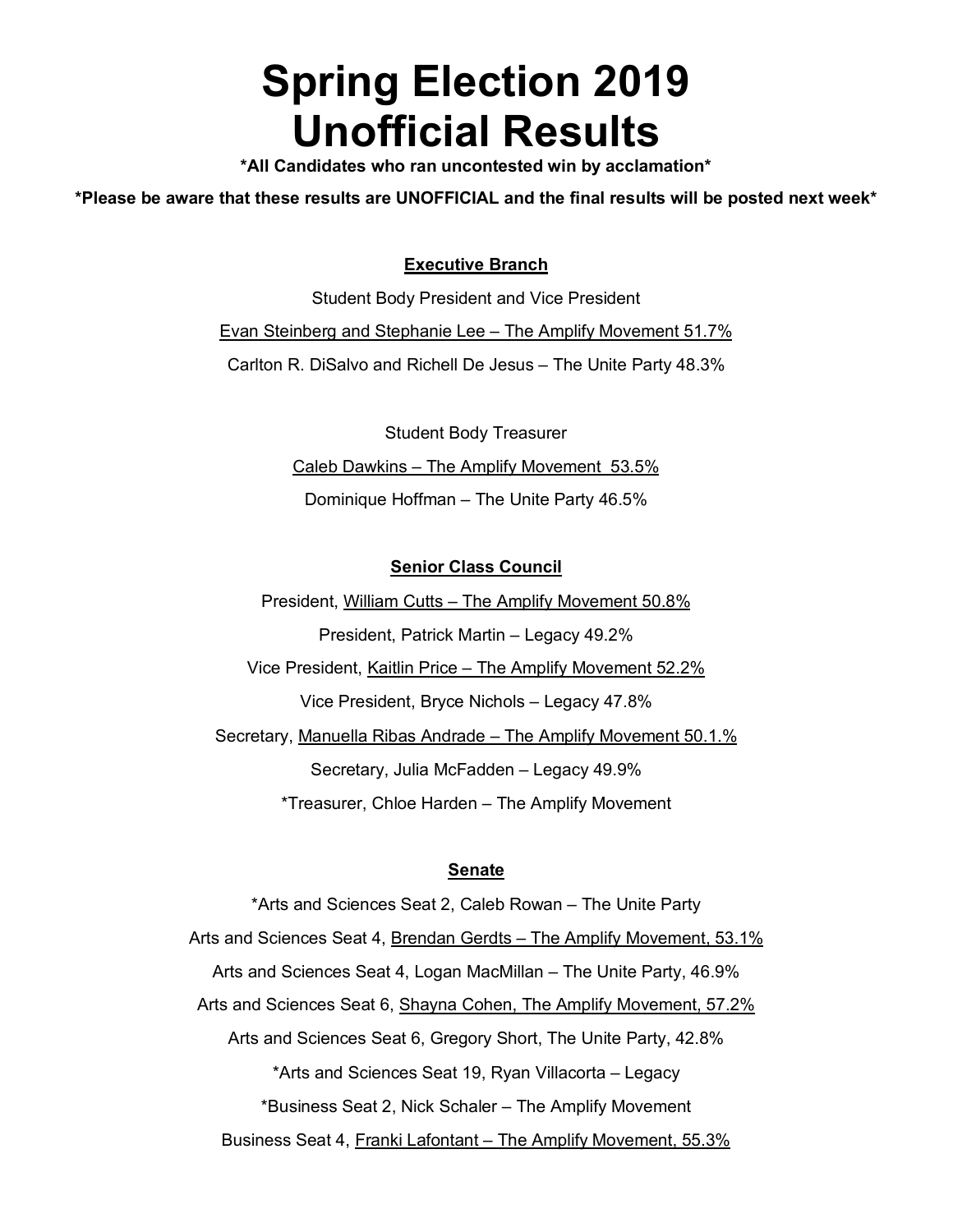Business Seat 4, Bret Williams – Independent, 44.7% Business Seat 6, Connor Donnelly – Legacy, 53.2% Business Seat 6, Paxton Rhoads – The Amplify Movement, 46.8% \*Criminology & Criminal Justice Seat 2, Angie Beatriz Mella – The Unite Party Engineering Seat 2, Nicholas Jungers – The Unite Party 51.5% Engineering Seat 2, Adrian Moya – The Amplify Movement 48.5% \*Human Sciences Seat 2, Maximilian Fisher – The Unite Party Social Sciences Seat 2, Alyssa Johnston – The Unite Party 45.0% Social Sciences Seat 2, Jonathan Greenstein – The Amplify Movement 37.7% Social Sciences Seat 2, Destiny Fergerson 17.3% Social Sciences Seat 4, Emily Durham – The Unite Party 53.4% Social Sciences Seat 4, Nastassia (Tazzy) Janvier – The Amplify Movement 46.6% Social Sciences Seat 6, Michael Angelo Garcel – The Unite Party 64.8% Social Sciences Seat 6, Felipe Objio – Independent 35.2% Undergraduate Studies Seat 2, Emma Jo McAuliffe – The Amplify Movement 53.3% Undergraduate Studies Seat 2, Isabel Quililan – The Unite Party 46.7% Undergraduate Studies Seat 4, Ahmad Omar Daraldik – The Amplify Movement 48.0% Undergraduate Studies Seat 4, Lewis Mizen – The Unite Party 42.7% Undergraduate Studies Seat 4, Nikita Velmakin – Independent 9.2% \*Undergraduate Studies Seat 6, Madison Mougey – The Amplify Movement Undergraduate Studies Seat 8, Jaylen Baxter – The Amplify Movement 48.4% Undergraduate Studies Seat 8, David Stephenson – The Unite Party 42.7% Undergraduate Studies Seat 8, Bill Galvano – Independent 8.9% Undergraduate Studies Seat 10, Amy Morales – The Unite Party 52.4% Undergraduate Studies Seat 10, Ni'A Landon – The Amplify Movement 47.6% Undergraduate Studies Seat 12, Jonathan J Levin – The Amplify Movement 46.2% Undergraduate Studies Seat 12, Allison Laudadio – The Unite Party 44.1% Undergraduate Studies Seat 12, Bre'Onna Brewer 9.7% Undergraduate Studies Seat 14, Meredith Harris – The Amplify Movement 50.9% Undergraduate Studies Seat 14, Danielle A Bromfield – The Unite Party 49.1% Undergraduate Studies Seat 16, Cameron Fink – The Unite Party 51.7% Undergraduate Studies Seat 16, Luke Reosti – The Amplify Movement 48.3% Undergraduate Studies Seat 18, Asia Lavender – The Amplify Movement 53.3%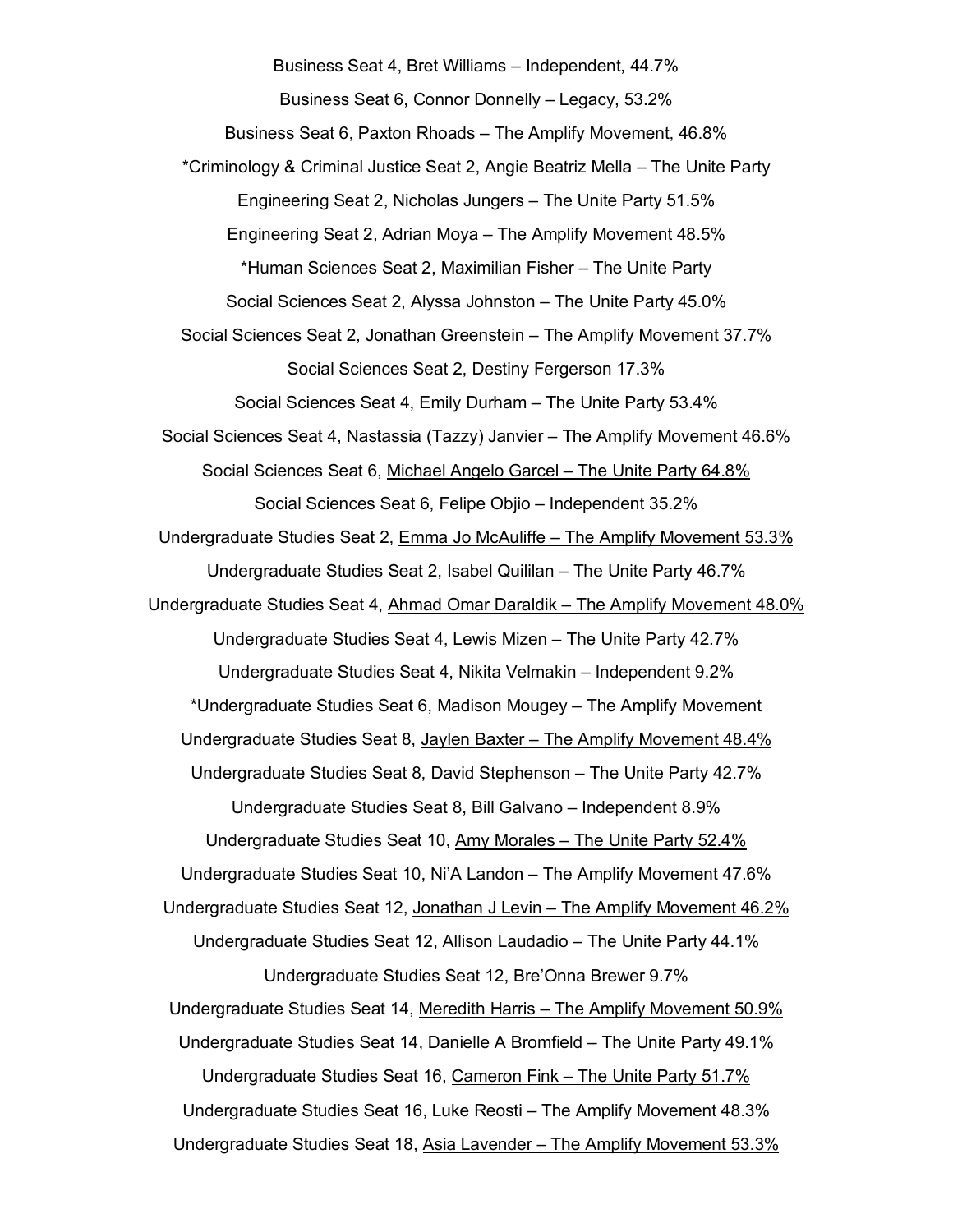Undergraduate Studies Seat 18, Gavin Jones – The Unite Party 46.7% Undergraduate Studies Seat 20, Jimmy Fray - The Amplify Movement 50.1% Undergraduate Studies Seat 20, Nia Roberts – The Unite Party 49.9% Undergraduate Studies Seat 22, Asia Warren – The Amplify Movement 52.0% Undergraduate Studies Seat 22, AJ Heflin – The Unite Party 48.0% Undergraduate Studies Seat 24, Kellen Long – The Unite Party 52.3% Undergraduate Studies Seat 24, Mason Mischler – The Amplify Movement 47.7%

#### **Union Board**

Ally Ingraham – The Amplify Movement 6.4% Leah Dombroski – The Amplify Movement 6.3% Isabelle Gonzalez – The Amplify Movement 6.2% Bruna Conceicao – The Amplify Movement 6.2% Breeana LaQuea – The Amplify Movement 6.0% Valentine Lindsay – The Amplify Movement 5.9% Aline Dort – The Amplify Movement 5.9% Emany Desinor - The Amplify Movement 5.9% Marianne Vidale – The Amplify Movement 5.9% Thomas Driscoll – The Amplify Movement 5.8% Sebastian Antonio-Torres – The Unite Party 5.8% Chelsea Cordek – Legacy 5.8% Jacob Botel – The Unite Party 5.8% Stephen Marante – The Unite Party 5.7% Daniel Harkins – Legacy 5.6% Emery Lowden – Legacy 5.5% Ricardo Moreno – Legacy 5.3%